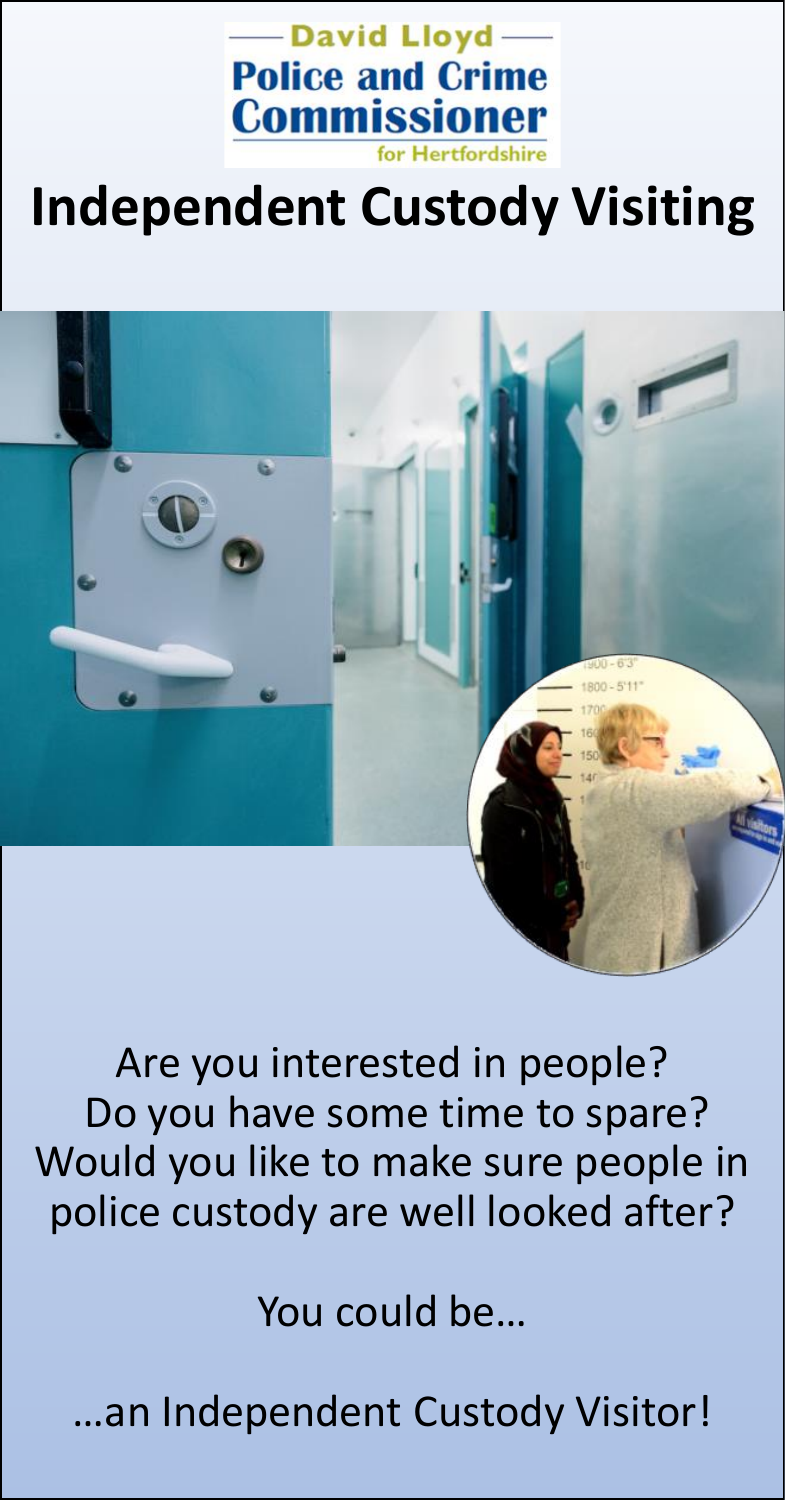#### **What is an ICV?**

Independent Custody Visitors, (ICVs), are members of the **public** who **volunteer** to make unannounced visits to police custody to check on the rights, entitlements and wellbeing of detainees in custody.

#### **When would I visit?**

ICVs can visit custody suites at any time of day or night, 7 days a week so you can volunteer even if you have full-time work or study commitments. Each volunteer normally makes one visit each month.

## **What would I get out of it?**

ICVs report that they find the role extremely rewarding, that they learn a great deal about themselves, vulnerable people and the criminal justice system. A great way to give something to your community and build your CV.

## **Am I part of the police force?**

No. Custody Visitors are independent of the police entirely and the scheme is managed by the Office of the Police and Crime Commissioner.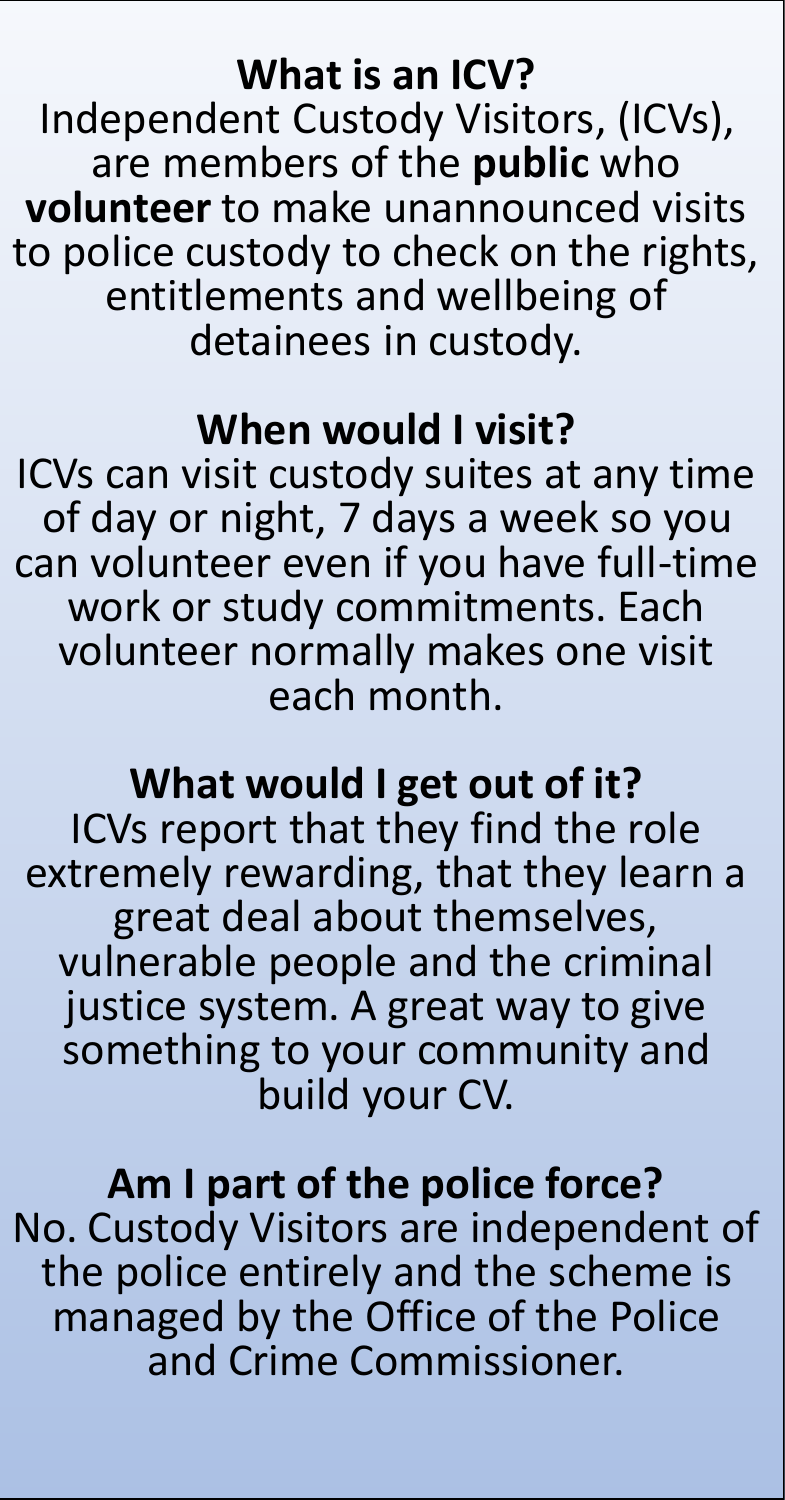**Will it cost me anything?** ICVs are able to claim their travel expenses from the Office of the Police and Crime Commissioner.

## **Do I need to have qualifications?**

No. ICVs visit custody to represent the community and all applications are welcome, no formal qualifications are needed and training will be given. We want to hear from you if you are interested in police custody, human rights and the treatment of people in detention.

## **Can anyone apply?**

There are a few criteria for applicants, ICVs must be over 18 and live or work in Hertfordshire. All applicants will be subject to police vetting (a criminal record does not necessarily prevent you from undertaking the role of an ICV, please contact us if you have any questions).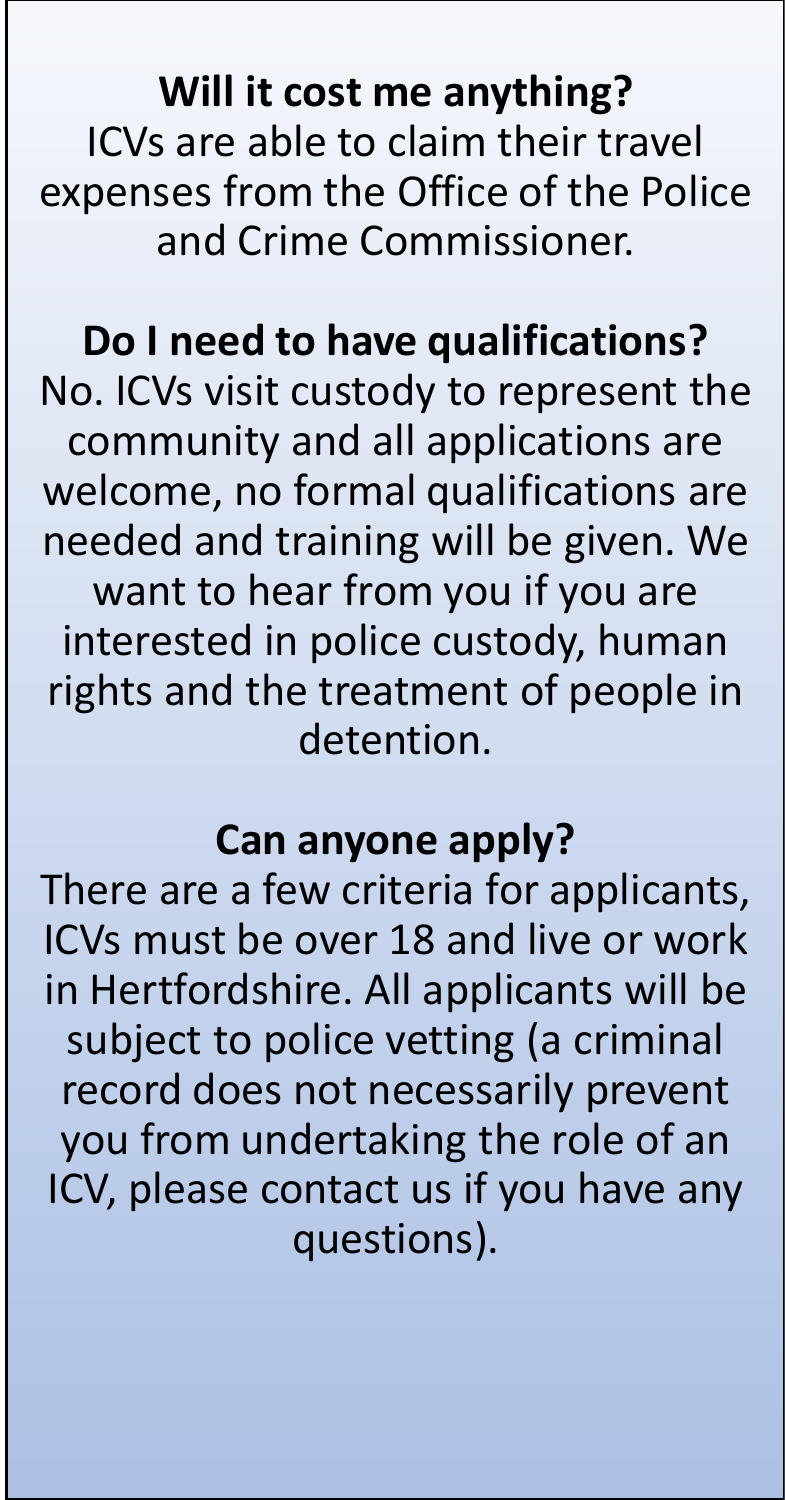Hertfordshire has two custody suites, one in Stevenage and one in Hatfield. Visitors can be asked to attend either custody suite on a rota basis.

Hertfordshire ICVs carry out 3 custody visits per week. Volunteers are expected to undertake 8 custody visits per year (a minimum of 4) but no-more than one per month.

Visits are always carried out by pairs of ICVs who have the flexibility to choose the days and times that work for them.

All training is provided and is on-going with group training sessions and 2 panel meetings held each year which ICVs are required to attend.